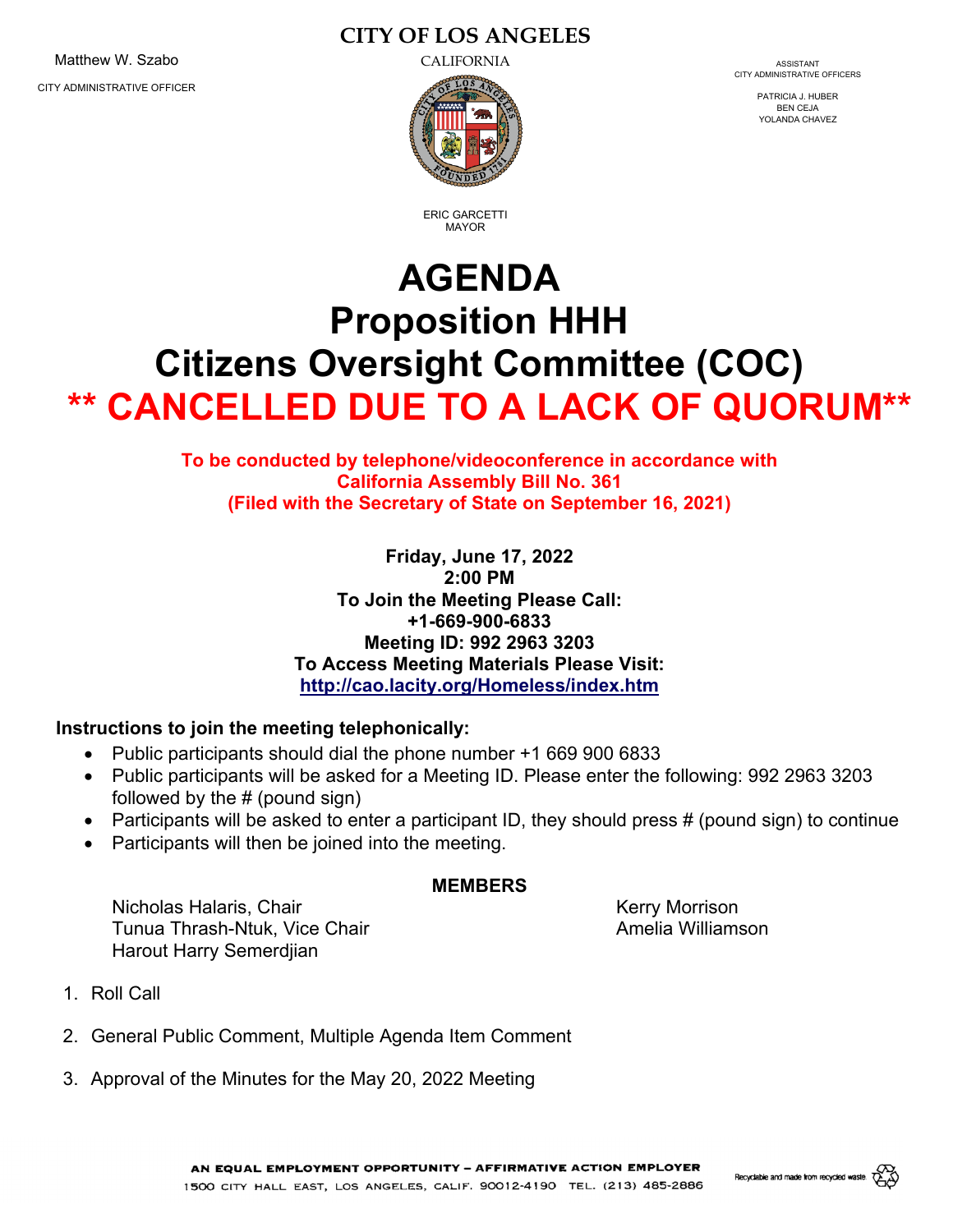- 4. Request to Amend the Memorandum of Understanding for three (3) Proposition HHH (Prop HHH) Housing Challenge Projects *Report from the Los Angeles Housing Department (LAHD)*  a. Action by COC:
	- i. Forward report to Prop HHH Administrative Oversight Committee for consideration
- 5. Update on FY 2017-18, 2018-19, 2019-20, and 2020-21 Prop HHH PEP Projects *Verbal Presentation from the Office of the City Administrative Officer (CAO) and LAHD*
- 6. Update on FY 2017-18 and 2018-19 Prop HHH Permanent Supportive Housing (PSH) Loan Program Pre-Development Projects *Verbal Presentation from LAHD*
- 7. Prop HHH Housing Challenge Update *Verbal Presentation from the Mayor's Office*
- 8. Findings to Continue Teleconference Meetings Pursuant to Assembly Bill (AB) 361
	- a. Action by COC:
		- i. *Determination in accordance with AB 361 Section 3(e)(3) that, while the state of emergency due to the Covid-19 pandemic, as originally proclaimed by the Governor on March 4, 2020, remains active and state or local officials have imposed or recommended measures to promote social distancing, this legislative body has reconsidered the circumstances of the state of emergency and that the state of emergency continues to directly impact the ability of the members to meet safely in person and state or local officials continue to impose or recommend measure to promote social distancing.*
- 9. Future Agenda Items:
	- i. Policy Changes for Future PSH Bond Program Requirements and Lessons Learned from Prop HHH Regulations
	- ii. Positive Outcomes of Prop HHH
	- iii. Prop HHH PSH Loan Program Cost Overview including Impacts of Parking Requirements on PSH Projects

10. Adjournment – Next Meeting – **July 15, 2022 at 2:00 PM**

# **GENERAL INFORMATION**

For information regarding the COC and its operations, please contact Michael Zirbes at (213) 473-7460. This contact may answer questions and provide materials and notice of matters scheduled before the COC.

#### **NOTIFICATIONS & MATERIALS**

To receive meeting notices for the COC, subscribe through the Early Notification System at www.lacity.org. Materials related to items on this Agenda will be posted to the City Administrative Officer's website at http://cao.lacity.org/Homeless/index.htm.

#### **PUBLIC COMMENT**

An opportunity for the public to address the Committee on agenda items will be provided during the Multiple Agenda Item Comment period. A member of the public who wishes to speak on agenda item(s) shall be allowed to speak for up to one minute per item up to a total of three minutes per meeting.

The Committee will also provide an opportunity for the public to speak on general public interest items during the General Public Comment period. Each speaker shall be limited to one minute of general